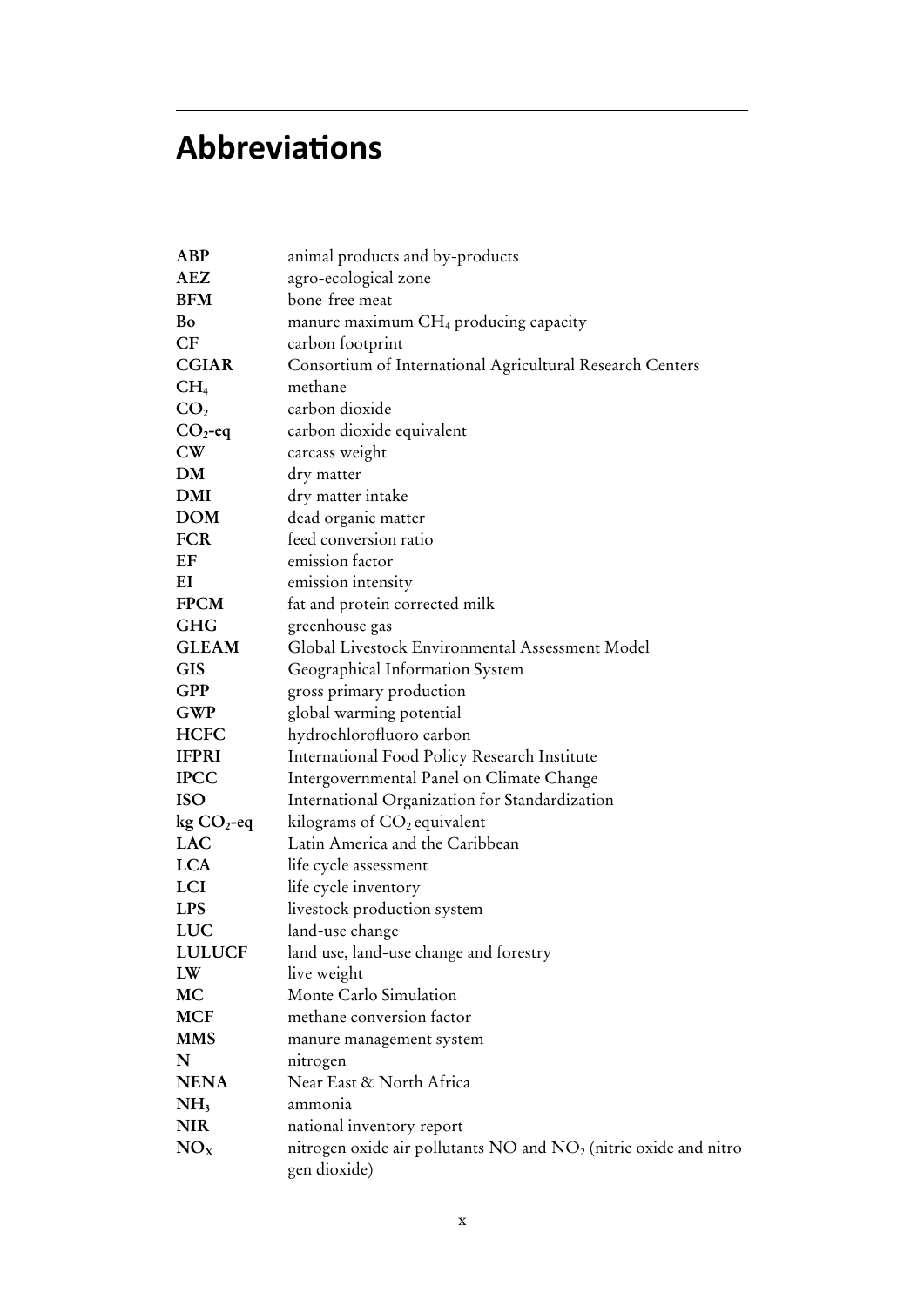| $N_2O$        | nitrous oxide                                          |
|---------------|--------------------------------------------------------|
| <b>OECD</b>   | Organisation for Economic Cooperation and Development  |
| <b>PDF</b>    | probability distribution frequency                     |
| <b>RCC</b>    | <b>Rank Correlation Coefficient</b>                    |
| <b>SD</b>     | standard deviation                                     |
| <b>SSA</b>    | Sub-Saharan Africa                                     |
| <b>SOC</b>    | soil organic carbon                                    |
| <b>SPAM</b>   | Spatial Production Allocation Model                    |
| <b>SRM</b>    | specified risk material                                |
| t $CO2$ -eq   | tonnes of $CO2$ equivalent                             |
| <b>UNFCCC</b> | United Nations Framework Convention for Climate Change |
| <b>USDA</b>   | United States Department of Agriculture                |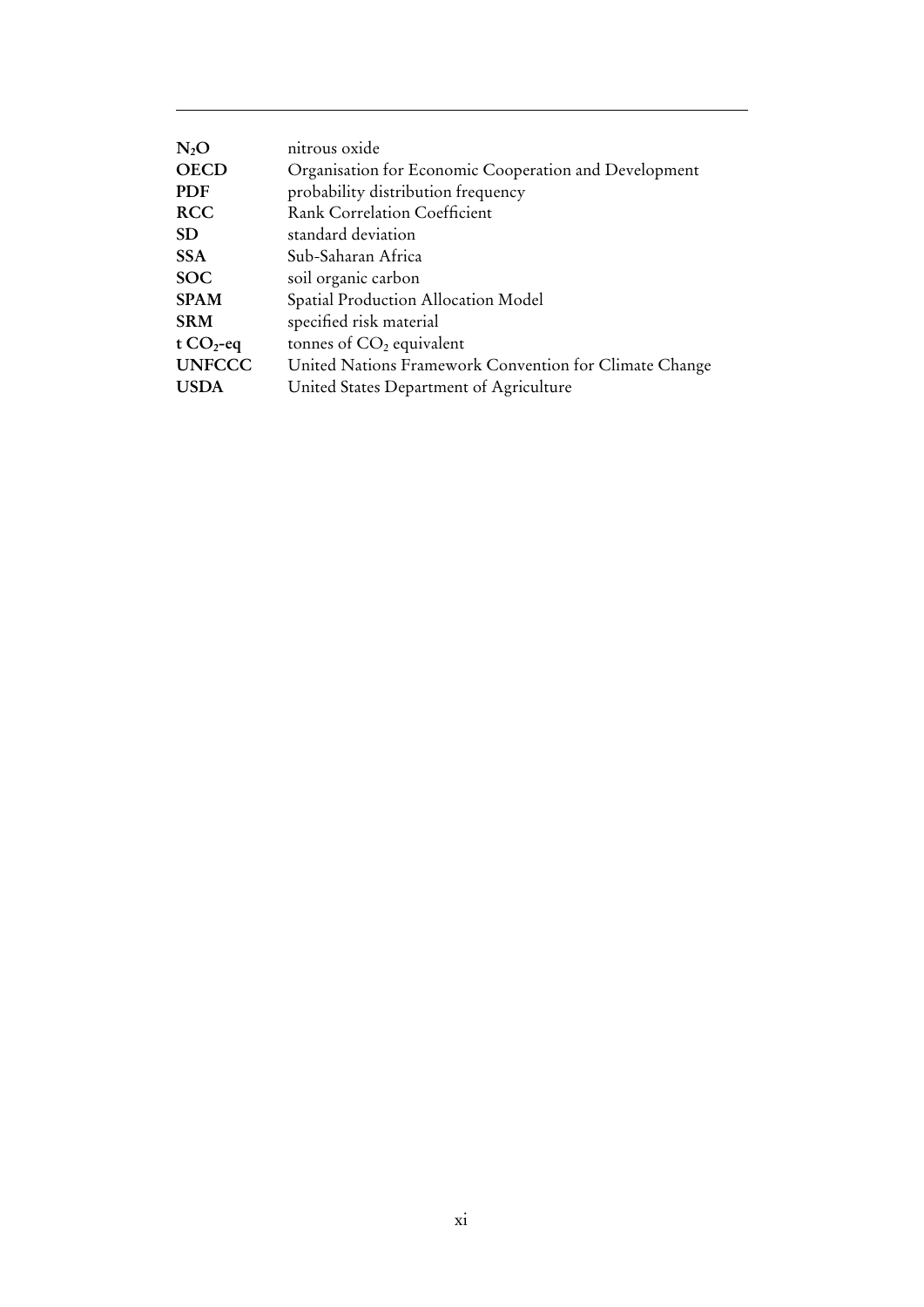# **Definitions of commonly-used terms**

| Anaerobic                  | In the absence of oxygen, i.e. conditions conducive to<br>the conversion of organic carbon into methane $(CH4)$<br>rather than carbon dioxide $(CO2)$ .                                                                                                                                                                                                                                                                         |
|----------------------------|---------------------------------------------------------------------------------------------------------------------------------------------------------------------------------------------------------------------------------------------------------------------------------------------------------------------------------------------------------------------------------------------------------------------------------|
| Breeding overhead          | Animals that are kept to maintain the herd/flock size,<br>rather than to produce food.                                                                                                                                                                                                                                                                                                                                          |
| By-product                 | Material produced during the processing including<br>slaughtering of a crop or livestock product that is not<br>the primary objective of production (e.g. meals and<br>brans, offal or skins).                                                                                                                                                                                                                                  |
| Carbon footprint           | The total amount of GHG emissions associated with<br>a product along its supply-chain, and sometimes in-<br>cludes emissions from consumption, end-of-life re-<br>covery and disposal. Usually expressed in kg or t of<br>carbon dioxide equivalent $(CO_2$ -eq).                                                                                                                                                               |
| $CO2$ -equivalent emission | The amount of $CO2$ emissions that would cause the<br>same time-integrated irradiative forcing, over a given<br>time horizon, as an emitted amount of a mixture of<br>GHGs. It is obtained by multiplying the emission of<br>a GHG by its Global Warming Potential (GWP) for<br>the given time horizon. The $CO2$ equivalent emission<br>is a standard metric for comparing emissions of differ-<br>ent GHGs (IPCC, 4 AR 2007). |
| Coefficient of variation   | The standard deviation expressed as a percentage of<br>the mean.                                                                                                                                                                                                                                                                                                                                                                |
| Cohort                     | Class of animals within a herd defined by their age<br>and sex (e.g. adult females, replacement females, males<br>for fattening, etc.).                                                                                                                                                                                                                                                                                         |
| Co-product                 | Material generated by a production activity that<br>generates more than one output (e.g. meat, eggs and<br>manure are co-products of chicken production).                                                                                                                                                                                                                                                                       |
| Crop residue               | Materials left in an agricultural field after the crop has<br>been harvested (e.g. straw or stover).                                                                                                                                                                                                                                                                                                                            |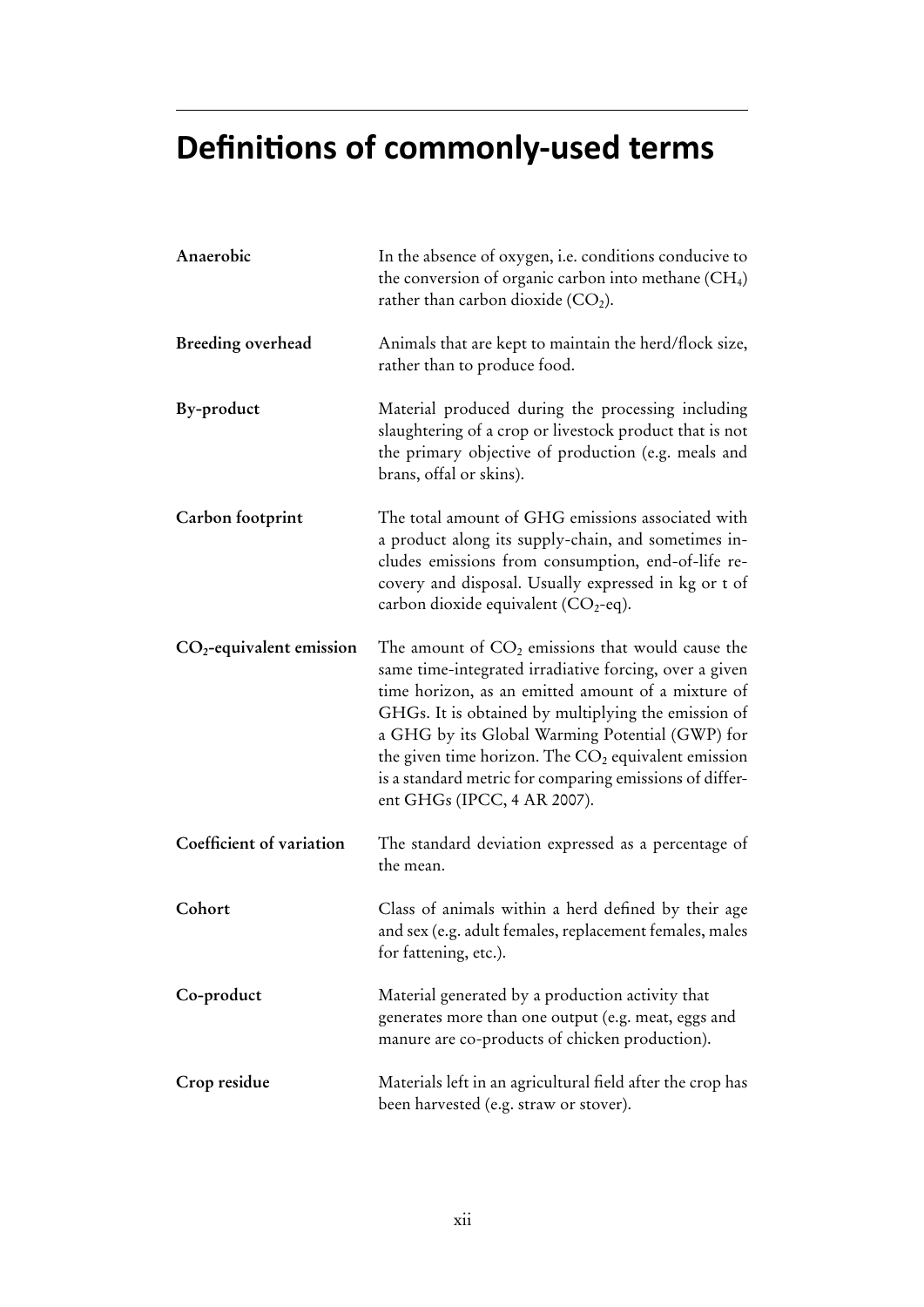| Dairy herd                                | For the purposes of this assessment, includes milking<br>animals, replacement stock and surplus calves that are<br>fattened for meat production.                                                                                                                                                                   |
|-------------------------------------------|--------------------------------------------------------------------------------------------------------------------------------------------------------------------------------------------------------------------------------------------------------------------------------------------------------------------|
| Direct energy                             | Energy used on-farm for livestock production, e.g.<br>for lighting, heating and cooling.                                                                                                                                                                                                                           |
| <b>Embedded energy</b>                    | Energy or emissions arising during the manufacture<br>of farm inputs, such as fertiliser or steel.                                                                                                                                                                                                                 |
| <b>Emission</b> factor                    | Factor that defines that rate at which a greenhouse<br>gas is emitted, e.g. kg CH <sub>4</sub> per animal per year or kg<br>$N_2O-N/kg$ manure N.                                                                                                                                                                  |
| <b>Emissions intensity</b>                | Mass of emissions per unit of product, e.g. kg $CO2/kg$<br>of meat/milk.                                                                                                                                                                                                                                           |
| Fat and protein<br>corrected milk (FPCM)  | Milk corrected for its fat and protein content to a stan-<br>dard of 4.0 percent fat and 3.3 percent protein. This is<br>a standard used for comparing milk with different fat<br>and protein contents. It is a means of evaluating milk<br>production of different dairy animals and breeds on a<br>common basis. |
| Feed conversion ratio                     | Measure of the efficiency with which an animal con-<br>verts feed into tissue, usually expressed in terms of kg<br>of feed per kg of output (e.g. CW, milk or protein).                                                                                                                                            |
| Feed material                             | Individual feed type (e.g. maize grain or wheat straw).                                                                                                                                                                                                                                                            |
| Fieldwork                                 | General term for the field operations undertaken during<br>crop cultivation, e.g. ploughing, drilling, spreading, etc.                                                                                                                                                                                             |
| Geographical<br><b>Information System</b> | A computerized system organizing data sets through<br>the geographical referencing of all data included in its<br>collections.                                                                                                                                                                                     |
| Globalwarming<br>potential                | Defined by the Intergovernmental Panel on Climate<br>Change (IPCC) as an indicator that reflects the rela-<br>tive effect of a GHG in terms of climate change con-<br>sidering a fixed time period, such as 100 years, com-<br>pared with the same mass of carbon dioxide.                                         |
| Grassland-based<br>livestock systems      | Livestock production systems in which more than 10<br>percent of the dry matter fed to animals is farm-pro-<br>duced and in which annual average stocking rates are<br>less than ten livestock units per hectare of agricultural<br>land (FAO, 1996).                                                              |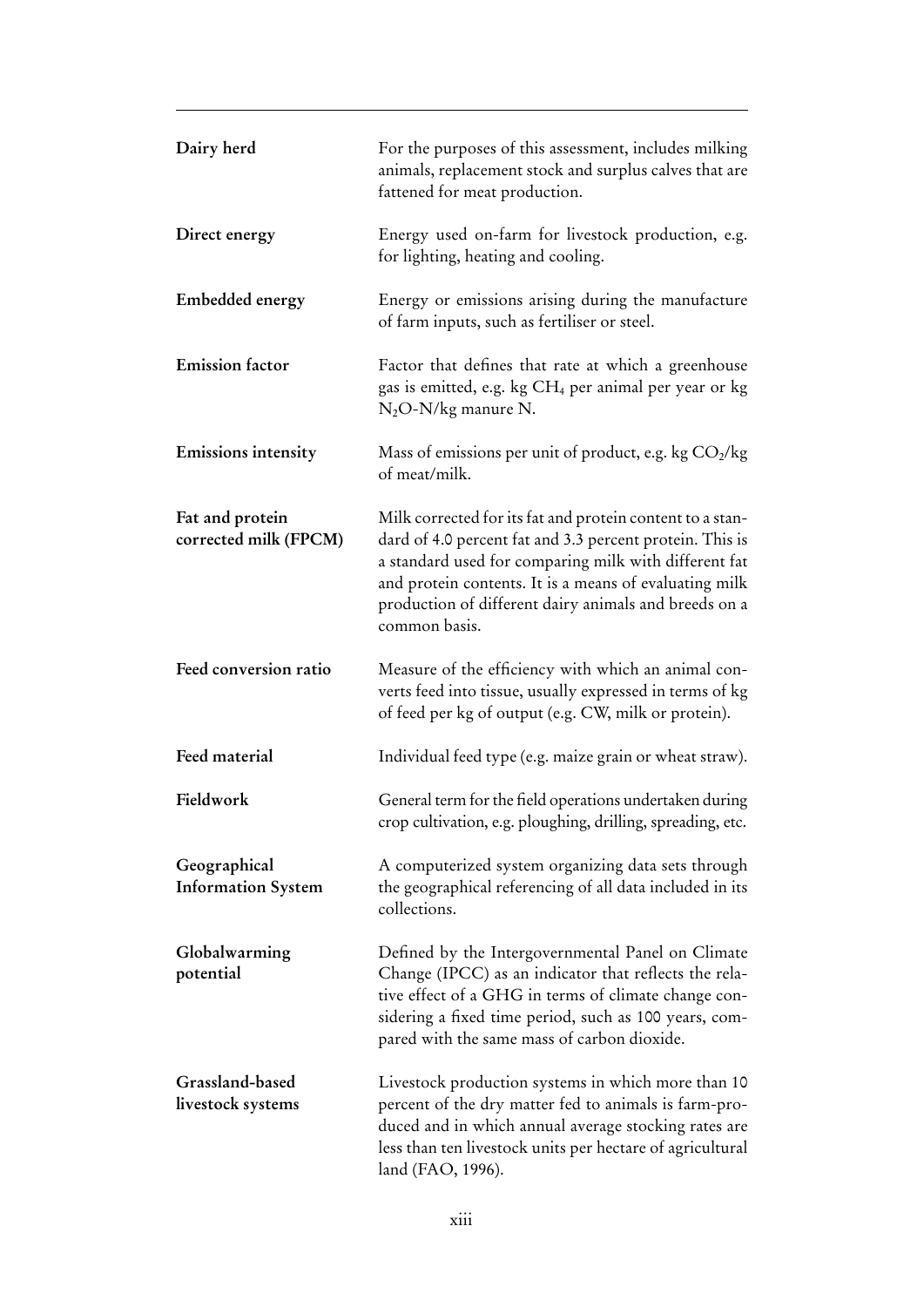| Manure N                     | Nitrogen in manure.                                                                                                                                                                                                                                                                                                                                                                                                                                                            |
|------------------------------|--------------------------------------------------------------------------------------------------------------------------------------------------------------------------------------------------------------------------------------------------------------------------------------------------------------------------------------------------------------------------------------------------------------------------------------------------------------------------------|
| Methane conversion<br>factor | The percentage of the manure's maximum methane<br>producing capacity (Bo) that is achieved during ma-<br>nure management                                                                                                                                                                                                                                                                                                                                                       |
| Mixed farming systems        | Livestock production systems in which more than<br>10 percent of the dry matter fed to livestock comes<br>from crop by-products and/or stubble or more than<br>10 percent of the value of production comes from<br>non-livestock farming activities (FAO, 1996).                                                                                                                                                                                                               |
| Monte Carlo analysis         | Method that uses repeated random sampling for esti-<br>mating uncertainty in results.                                                                                                                                                                                                                                                                                                                                                                                          |
| Pixel                        | The smallest unit of information in GIS raster data,<br>usually square in shape. In GIS dataset, each pixel<br>represents a portion of the earth, and usually has an<br>attribute value associated with it, such as soil type or<br>vegetation class. Pixel is often used synonymously<br>with cell.                                                                                                                                                                           |
| Ration                       | The combination of feed materials constituting the<br>animal's diet.                                                                                                                                                                                                                                                                                                                                                                                                           |
| Synthetic N                  | Nitrogen in the form of manufactured fertilisers, such<br>as ammonium nitrate.                                                                                                                                                                                                                                                                                                                                                                                                 |
| <b>Tier levels</b>           | Defined in IPCC (2006), these correspond to a pro-<br>gression from the use of simple equations with default<br>data (Tier 1 emission factors), to country-specific data<br>in more complex national systems (Tier 2 & 3 emission<br>factors). Tiers implicitly progress from least to great-<br>est levels of certainty as a function of methodological<br>complexity, regional specificity of model parameters,<br>spatial resolution and the availability of activity data. |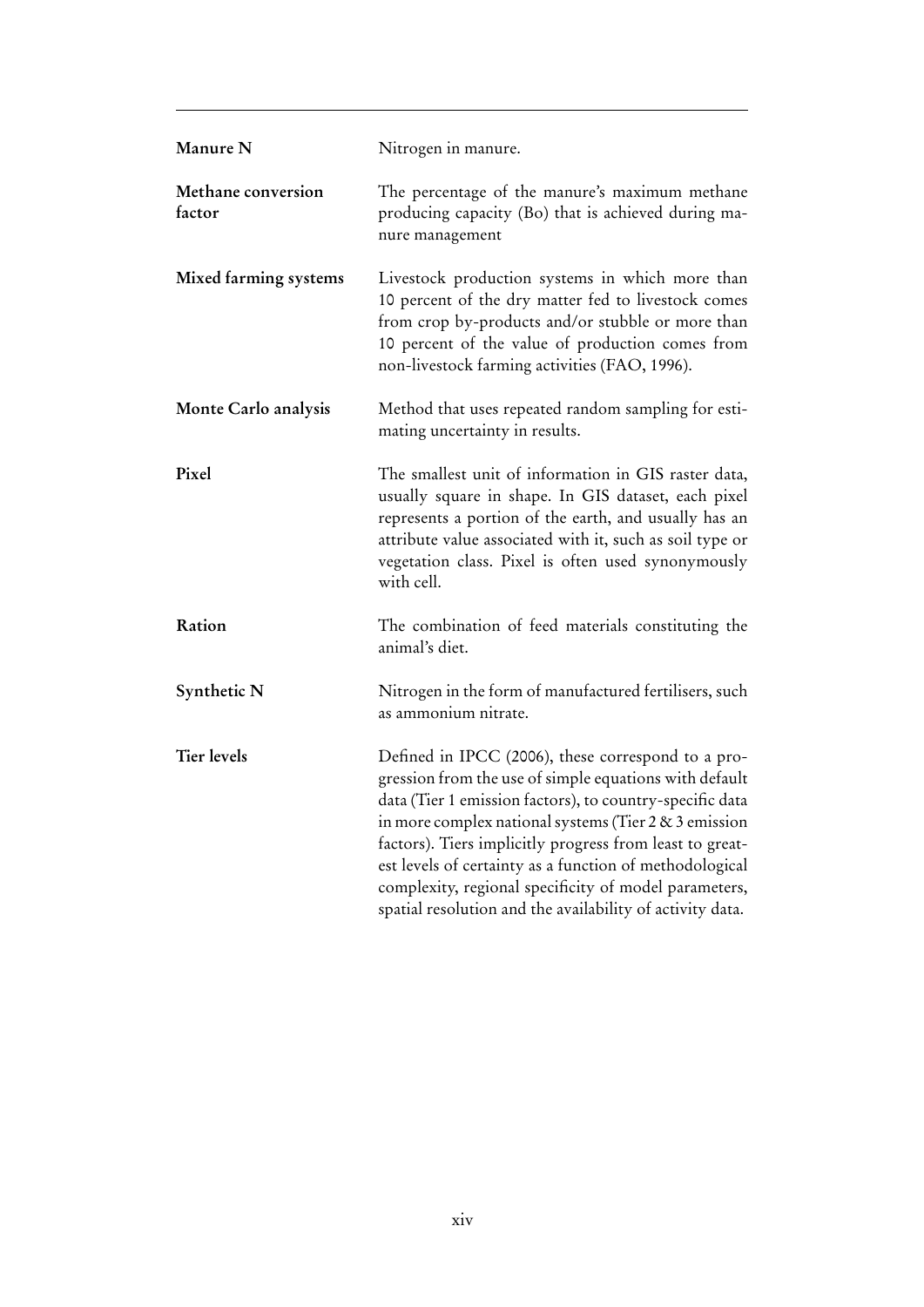### **Executive summary**

#### **Background and Purpose**

In decades to come, the global demand for livestock products will continue to increase driven by growing populations, incomes and urbanization. As a consequence the sector needs to produce more but in a context of increasing natural resource scarcity and challenges posed by climate change.

In 2010, the ruminant sector contributed about 29 percent to global meat production (equivalent to 81 million tonnes) of which 79 percent is from the cattle sector and the remaining from buffalo and small ruminants. Global milk production in 2010 was 717 million tonnes with milk production from the cattle sector contributing the bulk, about 83 percent of global production.

While ruminants play an important role in providing high quality protein essential for human diets, they are an important source of greenhouse gas (GHG) emissions. The demand for bovine meat, mutton and milk is forecasted to grow at a rate of 1.2 percent, 1.5 percent and 1.1 percent, respectively, during the period 2006-2050. To avoid significant increases in total GHG emissions from the sector, a reduction of the intensity of emissions is required.

This report presents a life cycle analysis of the GHG emissions arising from ruminant supply chains around the year 2005. This first comprehensive and disaggregated global assessment of emissions enables the understanding of emission pathways and hotspots. This is a fundamental and initial step to identify mitigation strategies and inform public debate.

Two similar reports on the emissions from pig and chicken supply chains and on the emissions from the dairy sector are also available. An overall report providing an overview of results and exploring mitigation potential and options is also available.1

#### **Methodology**

This assessment is based on a life cycle assessment (LCA) and includes all main sources of emissions along the supply chain starting from land use and the production of feed, through emissions from animal production to emissions related to processing and transportation of products to the retail distribution point.

GHG emissions arising from land-use change (LUC) associated with livestock production were also assessed. Land-use change emissions considered include the transformation of forest to cropland and of forest to pasture in Latin America and the Caribbean. Given the year of reference (2005), latest trends could not be fully reflected (e.g. reduction of deforestation rates in LUC). A sensitivity analysis was conducted, showing that the period of the analysis has an important influence on results.

<sup>1</sup> FAO. 2010. Greenhouse gas emissions from the dairy sector – A life cycle assessment. FAO, Rome. FAO. 2013a. Tackling climate change through livestock – A global assessment of emissions and mitigation opportunities. FAO, Rome.

FAO. 2013b. Greenhouse gas emissions from pig and chicken supply chains – A global life cycle assessment. FAO, Rome.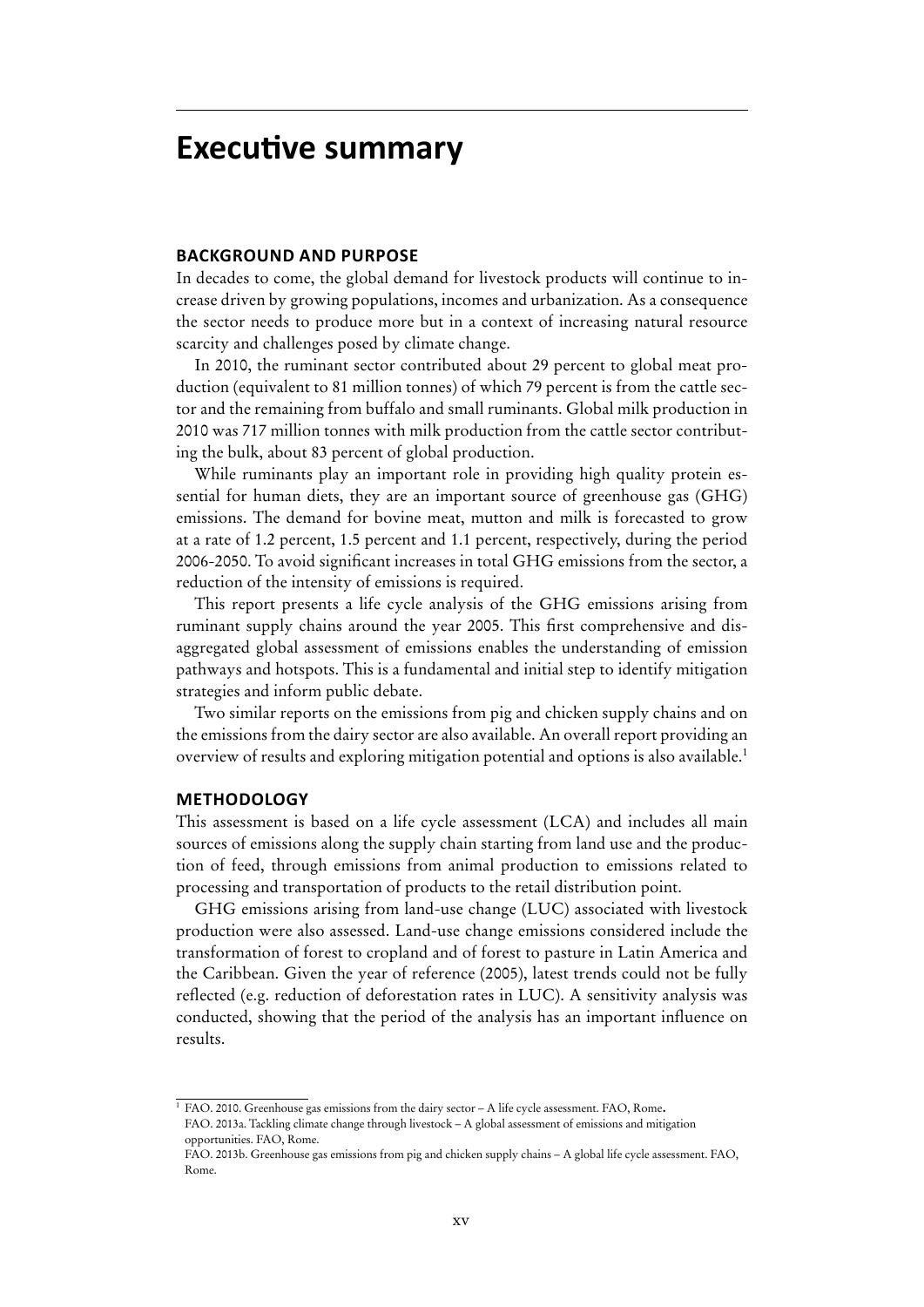Due to the lack of globally validated model and databases, sequestration and losses of soil C arising from pasture management could not be included in the assessment but can be significant. The effect of this was tested in the case of Western Europe; carbon sequestration could mitigate about 5 percent of total ruminant emissions in the region, but with a high degree of uncertainty.

This analysis covers emissions from the three major GHGs in agriculture, namely methane (CH<sub>4</sub>), nitrous oxide (N<sub>2</sub>O) and carbon dioxide (CO<sub>2</sub>), omitting gases of minor importance.

The analysis was undertaken using the Global Livestock Environmental Assessment Model (GLEAM). This model quantifies GHG emissions arising from production of the main livestock commodities: meat and milk from cattle, sheep, goats and buffalo; meat from pigs; and meat and eggs from chickens.

The model calculates total emissions and (commodity) production for a given farming system within a defined area. The emissions per unit of product can be calculated for combinations of different commodities/farming systems/locations at different spatial scales.

In a complex analysis such as this, results are not definitive, but rather the best assessment that could be made and subject to improvement in subsequent revisions. Methodological developments are being developed within the context of the LEAP Partnership (Livestock Environmental Assessment and Performance), <sup>2</sup> to harmonize metrics and approaches used in the assessment of environmental performance of livestock supply chains, including future updates of this report.

#### **Key Findings**

#### **Overall sectoral contribution to global GHG emissions**

Globally, ruminant supply chains are estimated to produce 5.7 gigatonnes  $CO<sub>2</sub>$ -eq *per annum* representing about 80 percent of the livestock sector emissions. Emissions from beef and milk production represent respectively 35 and 30 percent of the livestock sector emissions (equivalent to 4.6 gigatonnes  $CO_2$ -eq). Buffalos and small ruminants supply chains have a much lower contribution, representing respectively 8.7 percent and 6.7 percent of sector emissions.

#### **Main emission sources**

The largest source of GHG emissions in ruminant production is methane (CH4) from enteric fermentation, which accounts for about 47 percent of the sector's emissions and more than 90 percent of the total  $CH_4$  emissions. Nitrous oxide  $(N<sub>2</sub>O)$ emissions originating mainly from feed production and N deposited during grazing represent 24 percent of the sector's GHG emissions.

Emissions from land-use change associated with the expansion of grassland into forest account for 14.8 percent of total emissions related to beef production.

While LUC contributes a significant amount to total emissions; and particularly so in certain regions, these estimates vary greatly depending on the assumptions made, data and approach applied.

 $\frac{1}{2}$  http://www.fao.org/ag/againfo/livestock-benchmarking/en/.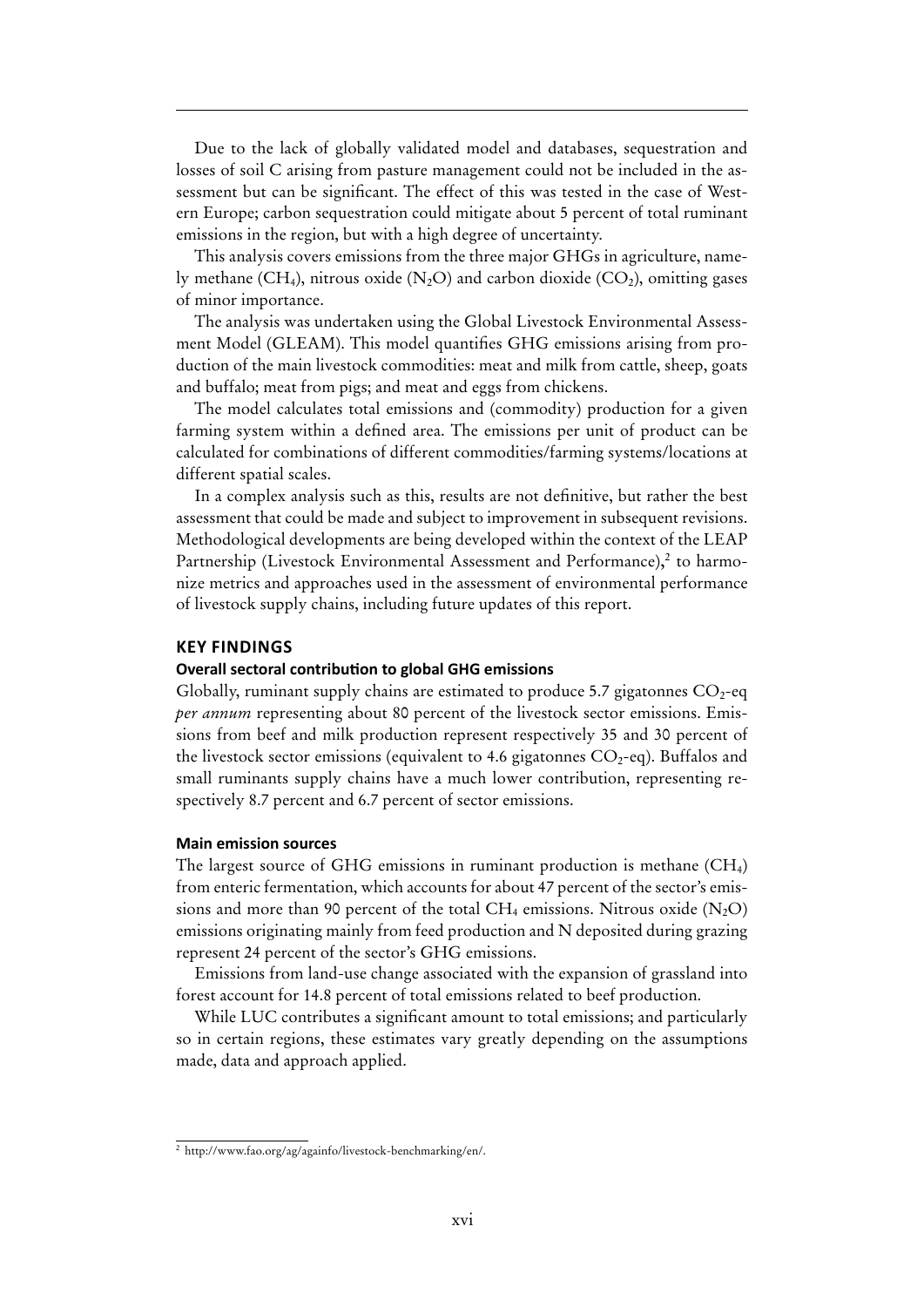#### **Emission intensities (emission of GHG per unit of product) per commodity**

Average emission intensity for products from ruminants were estimated at 2.8, 3.4 and 6.5 kg  $CO_2$ -eq/kg fat and protein corrected milk (FPCM) for cow milk, buffalo and small ruminant milk, respectively, and 46.2, 53.4, and 23.8 kg  $CO_2$ -eq/kg carcass weight (CW) for beef, buffalo and small ruminant meat, respectively.

#### **Emission intensities per production systems and regions**

There are variations in emission intensities across regions and production systems for each commodity. These variations are largely driven by differences in production goals (specialized versus non-specialized production) and management practices, including animal husbandry methods, animal health and genetics which influence levels of productivity.

In addition, there is a wide divergence in emission intensity for different commodities produced within the same region under comparable conditions (production systems and climatic zones) pointing to the existence of a considerable emission intensity gap (Section 4.4).

#### **Variation by production systems**

Globally, mixed systems provide the bulk of the meat and milk output: about 79 percent of the beef, 85 percent of cow's milk and 70 and 68 percent of small ruminant milk and meat is produced in this system. In addition, mixed systems also supply about 97 and 96 percent of buffaloes' milk and meat, respectively.

On average, mixed systems have slightly lower emission intensities than grassland-based systems. This difference is explained by several factors such as reproductive efficiency (higher fertility rates, lower age at calving,) animal health (lower mortality rates), management (higher slaughter weights, reduced time to slaughter), and better feed quality in mixed farming systems. All these factors combine to result in higher productivity and lower emission intensity.

#### **Variation by region**

World regions show highly diverse emission intensities which are to large extent explained by their contribution to production, their production systems and management practices.

#### **Cattle**

Regional emission intensity of milk ranges from 1.6 kg  $CO_2$ -eq/kg FPCM to 9.0 kg  $CO_2$ -eq/kg FPCM. Generally, milk production in low productive systems has higher emission intensities than in high production systems of most affluent counties where better animal feeding and nutrition results in lower enteric and manure emissions and emission intensity at animal level. Improved genetics and animal health care and animal husbandry combine with better feeding to reduce the breeding overhead (i.e. animals kept to maintain the herd) thus further reducing emission intensity at herd level. In North America, manure management emissions are relatively high due to the use of liquid manure management systems that produce greater quantities of methane emissions.

Emission intensity of beef at regional level show a great deal of diversity; ranging from 14 kg  $CO_2$ -eq/kg CW in Eastern Europe and the Russian Federation to 76 kg  $CO_2$ -eq/kg CW in South Asia. Beef production has the highest emission intensi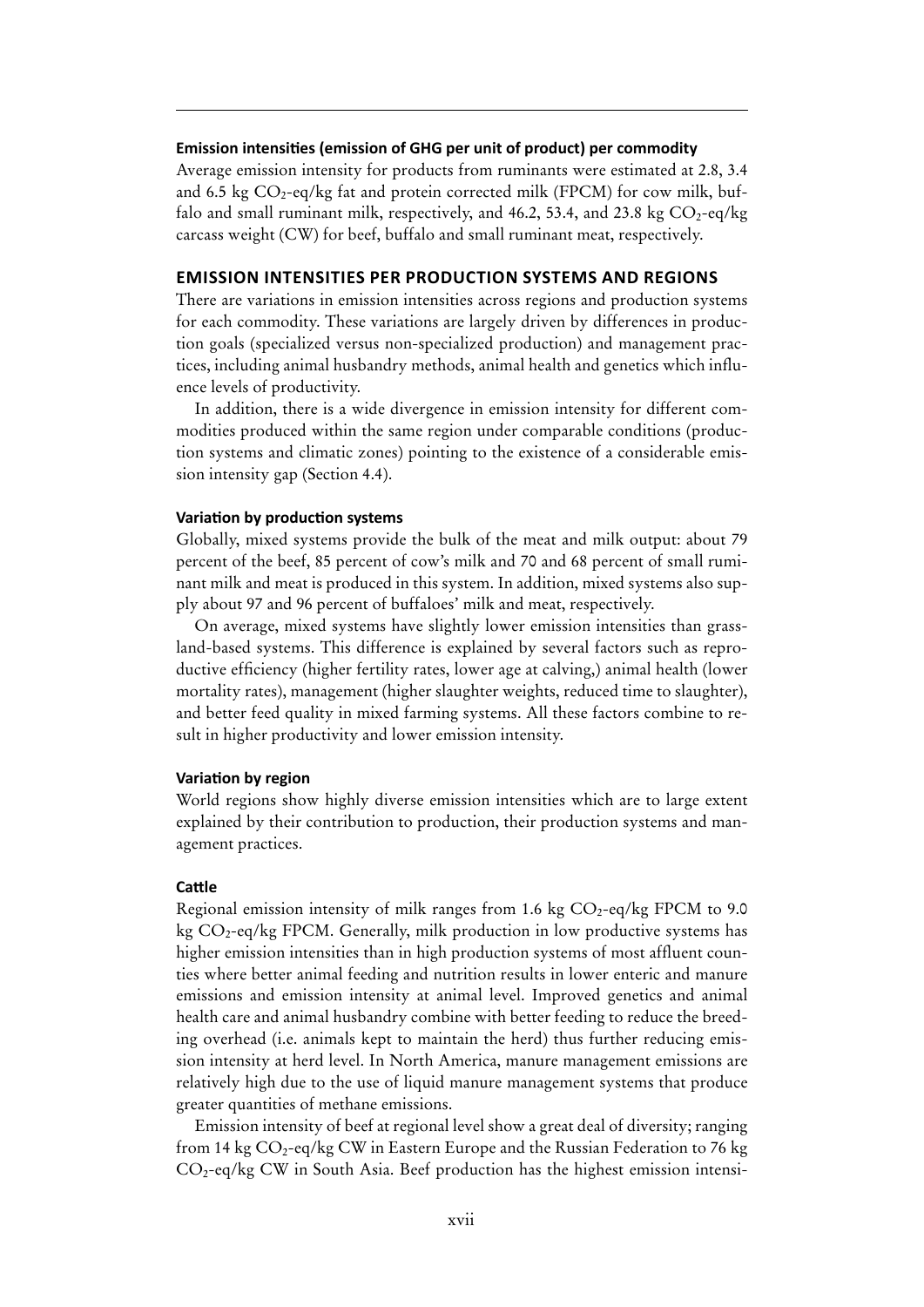ties in South Asia, sub-Saharan Africa, Latin America and the Caribbean, and East and Southeast Asia. The quality and type of feed, low reproduction efficiency, poor herd management practices, genetics and animal health (high mortality) explain the higher emission intensities in these regions. In addition, in Latin America and the Caribbean, almost one third of the emissions from beef production are related to pasture expansion into forested areas. This figure is however associated with a high level of uncertainty as a result of methodological uncertainty and data gaps.

Regions with the lowest emission intensity such as Europe, North America and Oceania are not necessarily characterized by similar production systems. For example, in Europe about 80 percent of the beef is produced from dairy surplus calves and culled cows which explains the relatively low emission intensity of beef. In North America and Oceania, production is generally characterized by a high level of specialization and higher productivity, which results in lower emission intensities. However, in these two regions, beef cattle may be reared either intensively or extensively (on grain or grass).

#### **Buffalos**

Global buffalo milk and meat production is concentrated in three major world regions: South Asia, Near East & North Africa and East & Southeast Asia. South Asia alone produces as much as 90 percent and 70 percent of the global buffalo milk and meat, respectively. Milk produced in South Asia has lower emission intensity, explained by high milk yields compared to Near East & North Africa and East & Southeast Asia. Emission intensity of buffalo meat production is particularly high in East & Southeast Asia as productivity of the animals is low due to poor feed resources (largely based on low quality feed resources such as crop residues and pasture) and low reproductive efficiency. With the exception of a few countries in the Mediterranean region, buffalo production in industrialized world regions plays a very minor role.

#### **Small ruminants**

With the exception of small ruminant milk production in Western Europe and lamb and mutton production in Oceania and Western Europe, meat and milk from small ruminants is generally more important in developing world regions. Emission intensity for small ruminant milk is however highest in developing regions such as NENA and East & Southeast Asia, SSA and South Asia due to poorer production conditions in which animals are for the most part reared for subsistence purposes. In contrast, in industrialized countries where small ruminant milk production is important, emission intensity is low due to the specialization of production.

The contribution to global small ruminant meat production is characterized by a dichotomy between regions; global lamb and mutton production is largely concentrated in Western Europe and Oceania while production of meat from goats takes place in developing regions. Emission intensity for small ruminant meat is lowest in Oceania and Western Europe and highest in developing regions.

This difference in emission intensity of small ruminant meat and milk is due to variations in reproductive efficiency (resulting in a smaller "breeding overhead"), feed quality, and management practices that are generally poorer in developing regions.